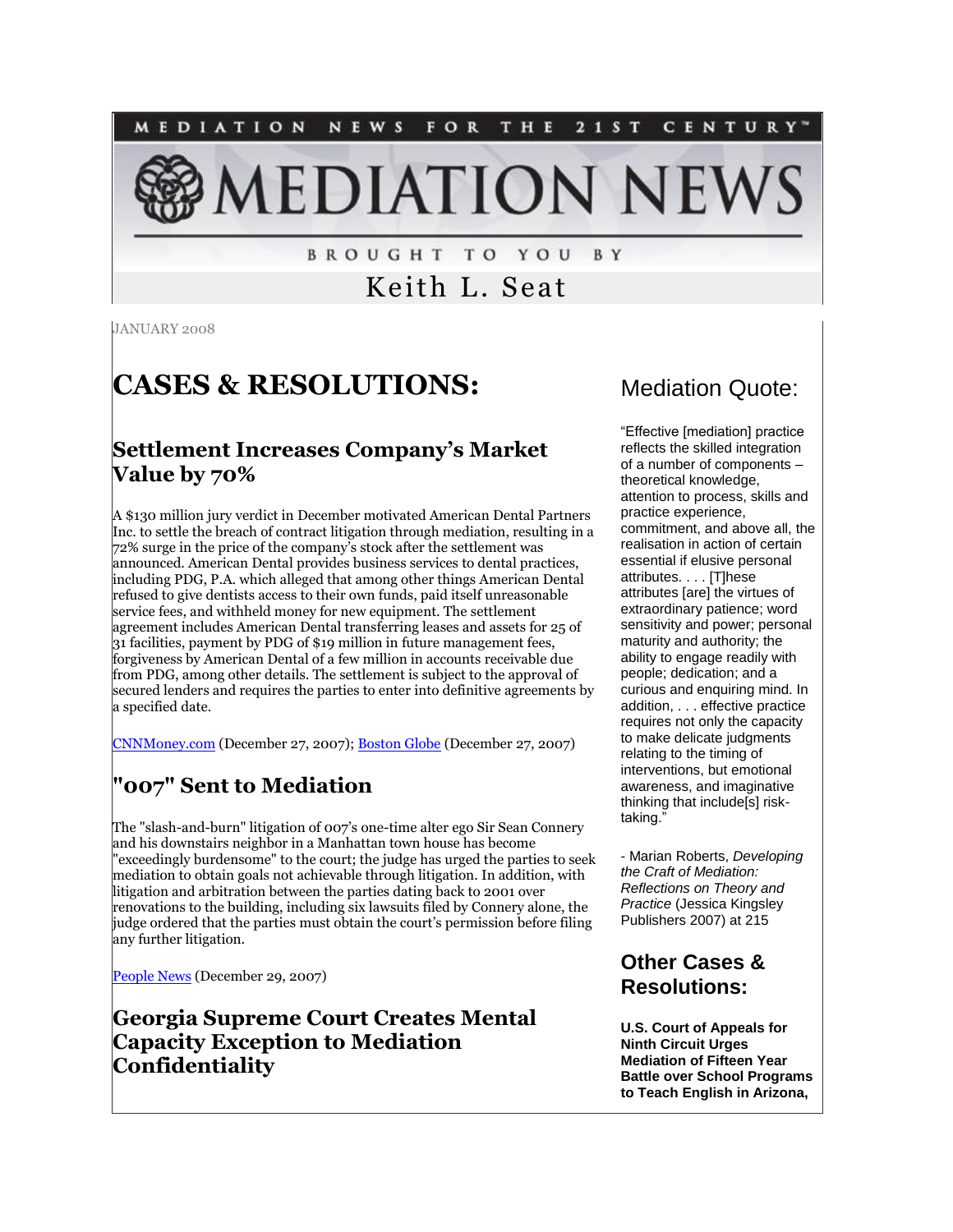While emphasizing the importance of mediation confidentiality and urging caution, the Georgia Supreme Court i[n Wilson v. Wilson](http://www.gasupreme.us/pdf/s07f1201.pdf) created an express exception to mediation confidentiality when a party tries to void a signed settlement agreement by asserting lack of mental competence. Although the divorcing couple who mediated without counsel present signed an agreement stating that all aspects of the mediation would be privileged and "absolutely confidential," the Court affirmed that it was permissible for the mediator to testify about the mental competence of the party who challenged the settlement agreement by asserting that he was depressed, bipolar, on several medications and did not remember signing the settlement or know it was legally binding. The Court stressed that there was no testimony given on the substance of the mediation or specific communications and that testimony was needed in order to protect the integrity of the mediation process and avoid an unjust result. The Court found it helpful that some courts treat an assertion that a mediated agreement is unenforceable as a waiver of confidentiality, which is in line with an exception in the Uniform Mediation Act (which has not been adopted in Georgia). The Court also noted that it was permissible for the mediator to draft the settlement agreement for the parties.

[Wilson v. Wilson,](http://www.gasupreme.us/pdf/s07f1201.pdf) No. S07F1201 (Ga. Sup. Ct., Nov. 21, 2007)

#### **Rhode Island Supreme Court Requires State Attorney General to Continue Mediation of Criminal Matter**

The Chief Justice of Rhode Island strongly encouraged the parties to continue mediating a contentious criminal matter over the objections of the state's Attorney General and despite the Court's own rules on mediation. Criminal charges arose from violence during a police raid on a Narragansett Indian smoke shop that was selling cigarettes on Indian land without charging state taxes. When the Governor appealed a ruling that he must testify about orders he gave to state police prior to the raid, the Rhode Island Supreme Court ordered the parties to mediate the entire criminal matter. After participating in a mediation session, the state Attorney General strongly objected to mediation as futile and inappropriate, pointing to the Court's rules that limit mediation to civil matters. But at a hearing in late October the Chief Justice stated that "[w]e weren't kidding" in the order and instructed the parties to continue with the mediation.

[The Providence Journal](http://tinyurl.com/275we7) (November 25, 2007)

## **Telecom Giant Mediates with U.S. Agencies to Avoid Prosecution**

Alcatel-Lucent agreed to pay \$2.5 million in fines to the U.S. Department of Justice and the U.S. Securities and Exchange Commission after mediations with the agencies, resolving bribery allegations involving sightseeing trips to the U.S. that Lucent allegedly provided to Chinese officials to secure purchase contracts.

[China.org.cn](http://www.china.org.cn/english/business/236986.htm) (December 25, 2007)

## **Fiji Deregulates Telecom Industry Through**

[AP Alert -](http://tinyurl.com/384wc8) Arizona (December 5, 2007) (Subscription Required)[; KOLD News 13](http://www.kold.com/global/story.asp?s=7455366&ClientType=Printable) (December 5, 2007)

**Judge Sets Stage for Mediation by Urging Developers to Review Issues Raised by Environmentalists and Neighbors and Agree on Scope of Mediation,** [Press](http://www.pressrepublican.com/breakingnews/local_story_314150516.html)  [Republican](http://www.pressrepublican.com/breakingnews/local_story_314150516.html) (November 10, 2007)

**Federal Litigation Against Veterans Affairs Department for Data Breach Survives Motion to Dismiss and Is Sent to Mediation,** [National](http://www.govexec.com/dailyfed/1107/112907tdpm2.htm)  [Journal's Technology Daily](http://www.govexec.com/dailyfed/1107/112907tdpm2.htm) (November 29, 2007)

**Parties Ordered to Mediate over Unfinished Florida Hockey Arena in Attempt to Avoid Foreclosure and Lien Trial,** [Bradenton Herald](http://www.bradenton.com/local/story/275174.html) (December 15, 2007)

**Judge Orders Mediation of Wrongful Death Claim by Murdered Rapper's Family Against Los Angeles,** [LA](http://tinyurl.com/ysnj2q)  [Times](http://tinyurl.com/ysnj2q) (December 27, 2007)

**Parties Voluntarily Considering Mediation of Federal Litigation Alleging Massachusetts Town Pushed Out Disabled People, [MetroWest Daily News](http://www.metrowestdailynews.com/homepage/x676140407)** (November 15, 2007)

**Florida City and County Mediate Land Use Issues with Participation by Elected Officials in Open Meeting,**  [Venicegondolier.com](http://tinyurl.com/2z8kh2) (November 23, 2007)

**District Attorney and City Attorney Attempting to Mediate Law Enforcement Issue, But Stuck on Which Parties Should Attend,**  [Victoria Advocate \(TX\)](http://tinyurl.com/2skzcj) (December 13, 2007)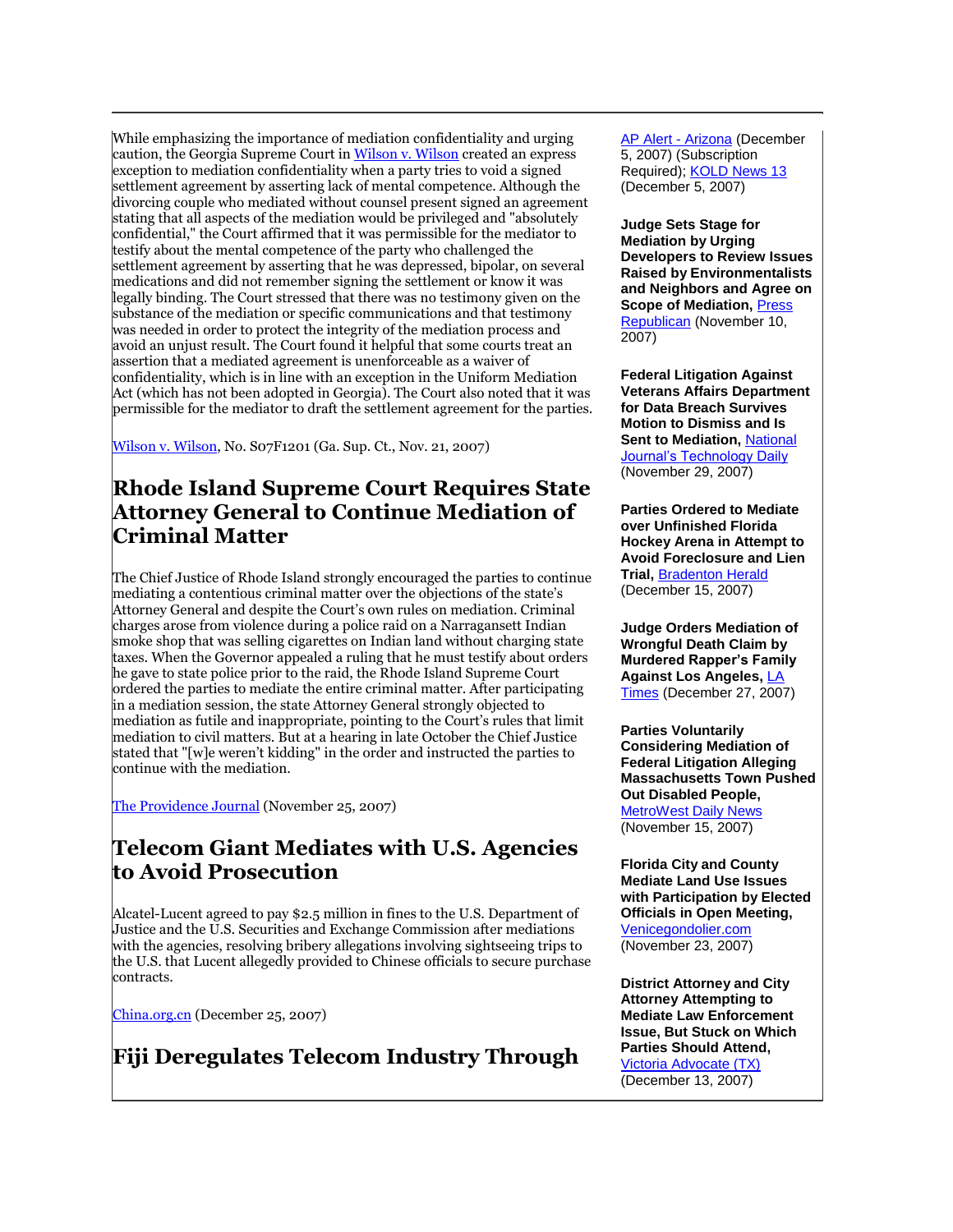## **Mediation**

In four days of negotiations, World Bank-appointed mediators helped Fiji government representatives and the management of several telecommunications companies reach agreement on conditions to deregulate the Fiji telecommunications industry, which had been run as a monopoly for decades. The agreement is subject to approval of the Fiji Cabinet and company boards.

[Fiji Times](http://www.fijitimes.com/story.aspx?id=74827) (November 22, 2007)

# **NEWS & INITIATIVES:**

#### **Survey Concludes that Mediation Saves U.K. Businesses a Billion Pounds a Year**

A survey by the Centre for Effective Dispute Resolution (CEDR) calculates that mediation in the U.K. saves businesses over  $\epsilon_1$  billion in legal fees, damaged relationships and lost productivity, at a cost of only £8 million in mediation fees. The survey concluded that there were about 3,700 mediations in the last year, which is up a full one-third since CEDR's 2005 survey. Over half of these mediations were conducted by only 35 individual mediators, with top mediators charging over £3,000 per case and earning over £280,000 a year. The survey also covered the experience and backgrounds of mediators, performance in mediation, ethical issues and perspectives on standards and regulation.

[Sourcewire](http://www.sourcewire.com/releases/rel_display.php?relid=35124) (November 12, 2007)[; CEDR Survey](http://www.cedr.com/gfx/TheMediationAudit2007.pdf) (November 8, 2007)

## **World Bank Urges Mediation of Corporate Governance Conflicts**

The Global Corporate Governance Forum of the World Bank Group's International Finance Corporation recently released a 60-page analysis strongly encouraging the use of mediation by corporations in resolving both internal and external corporate disputes. The paper discusses mediation approaches and obstacles, giving examples throughout. Among other things, the publication recommends that senior management and directors be trained in mediation techniques, that professional mediators increase their knowledge of corporate governance issues, that corporate professional organizations offer mediation services and training, and that codes of best practices recommend use of mediation.

[Webwire](http://www.webwire.com/ViewPressRel.asp?aId=52355) (November 9, 2007); Mediating Corporate Governance Conflicts and **[Disputes](http://tinyurl.com/2hbhz2)** 

## **Arkansas Adopts Pilot Appellate Mediation Program**

Arkansas will begin an appellate mediation program on a pilot basis in September 2008, pursuant to a December 13 decision of the Arkansas

(Subscription Required)

**University of Colorado Resolves Sexual Assault Case after Mediation Involving President and Policy Changes, Plus Hefty Payment, Rocky Mountain** [News](http://tinyurl.com/26llnq) (December 6, 2007)

**University of California in Mediation with City over Expansion Plans, Santa Cruz** [Sentinel](http://tinyurl.com/2xxr42) (December 28, 2008)

**Public Meeting Determines Issues and Format of Mediation Process Concerning Public Library in Maine,** [The Times Record](http://tinyurl.com/2bdg6jt) (December 6, 2007)

**Mediation over Alleged Violations of Ohio Public Records Law Began by Teleconference and Is Going Well,** [Advertiser-Tribune.com](http://tinyurl.com/2yzt5c) (December 14, 2007)

**Three Canadian Soccer Associations Agree in Mediation to Form Unified Youth Soccer Organization for Edmonton,** [Market Wire](http://www.marketwire.com/mw/release.do?id=798462) (November 30, 2007)

**Counsel in Successful Multi-Million Dollar Mediation Against Insurer Credits Extensive PowerPoint on Insurer's Bad Faith Negotiation Presented in Earlier Unsuccessful Mediation,** [Daily Business](http://www.dailybusinessreview.com/news.html?news_id=46067)  [Review](http://www.dailybusinessreview.com/news.html?news_id=46067) (December 10, 2007)

**Litigation over Sale of Oscar Statuettes Goes to Mediation,** [The Desert Sun](http://tinyurl.com/ysymuh) (January 4, 2008)

**Kaufman Shoe Company Closing in 2000 Left Millions in Unpaid Severance, But Mediation May Clear Path of Other Litigation,**  [TheRecord.com](http://news.therecord.com/printArticle/272887) (November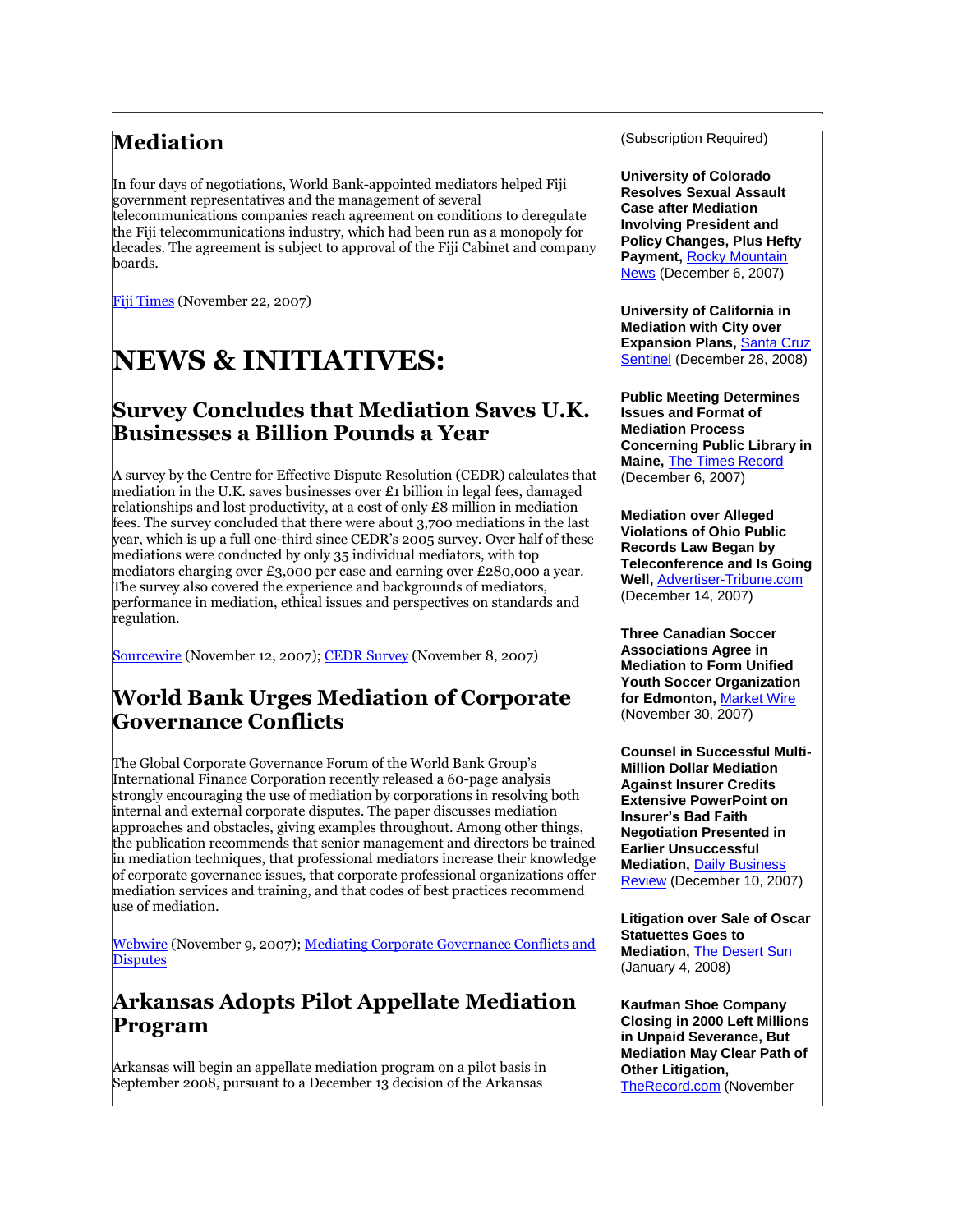Supreme Court. According to rules on the Arkansas Judiciary's website, while most civil cases will be eligible for the mediation program, participation is voluntary. A roster of appellate mediators is provided, and if funds are available the program will pay mediators \$225 an hour for up to eight hours per case. Most appellate deadlines can be stayed for 60 days pending mediation, and mediation is to be completed within 60 days after an order granting the stay.

[Arkansas Supreme Court Opinion](http://courts.state.ar.us/adr/ApellateMediation/inreAppMed.pdf?num=46) (December 13, 2007); [Appellate Mediation](http://tinyurl.com/yrlfkf)  [Rules;](http://tinyurl.com/yrlfkf) [Program Background](http://tinyurl.com/2dlqhk)

## **Iowa and Ohio Turn to Mediation in Home Loan Crisis**

Seeking pragmatic solutions to address subprime mortgage foreclosures, Iowa Attorney General Tom Miller hired the Iowa Mediation Service in September to establish a toll-free phone line and work with Iowa homeowners. The mediation service has received 4,100 calls and is working to settle over 500 mortgage cases. This is a familiar path for Attorney General Miller, who helped enact a state law in the 1980s requiring lenders to mediate troubled farm loans prior to foreclosure. The Iowa Mediation Service began in 1985 and resolved 21,000 cases during the farm crisis. In Ohio, the state Supreme Court is planning to implement pilot projects in three counties using mediation to resolve foreclosure disputes, while trial judges in two other counties in Ohio are working to develop mediation programs to reduce foreclosures.

[New York Times](http://tinyurl.com/39e2a7) (December 9, 2007) (Subscription Required)[; Mansfield](http://tinyurl.com/ytmv97)  [News Journal \(Ohio\)](http://tinyurl.com/ytmv97) (December 4, 2007)[; The Enquirer](http://tinyurl.com/2zqd8w) (January 3, 2008)

## **Florida Tweaks Insurance Mediation Program**

Florida's mediation program has assisted over 13,000 homeowners with disputed hurricane claims in recent years with an 80% settlement rate and it has been emulated in other states, but officials are tweaking the program to make it even more efficient. Issues being addressed include requiring notice be given by homeowners to insurers when reopening claims, such as when repairs cost more than estimated, and the state agency using safeguards in eligibility rules for mediation and sending consumer-friendly letters.

[Palm Beach Post \(Florida\)](http://tinyurl.com/2osfak) (November 25, 2007) (Subscription Required)

## **Mediation Successful in Providing Consumer Restitution**

Missouri's attorney general recovered \$9.2 million for consumers through mediation in 2007, greatly exceeding the previous record of \$5.2 million in 2006. The attorney general's office handled about 100,000 contacts from consumers during 2007, including 36,000 formal complaints.

[US State News](http://tinyurl.com/2s27p3) (December 31, 2007) (Subscription Required)

**Maine's Court Mediation Program** 

22, 2007)

**Eleven-Year Legal Battle Between Minister and Presbyterian Church over Sex Discrimination Going to Mediation,** [CBC News Canada](http://tinyurl.com/2d26jp) (December 28, 2007)

**Dublin Soccer Club and Neighbor Willing to Mediate €35 Million Property Dispute at Urging of Judge,** [Irish](http://tinyurl.com/34pocv)  [Times](http://tinyurl.com/34pocv) (December 11, 2007) (Subscription Required)

**U.K. Town Council Considers Mediation in £40 Million Dispute by Construction Services Firm for Lost Profit in Cancelled Management Project,** [Builder](http://tinyurl.com/2bpbc6)  [& Engineer](http://tinyurl.com/2bpbc6) (November 16, 2007)

**Australian Supreme Court Refers GlaxoSmithKline Pharmaceutical Litigation to Mediation,** [PharmaLive](http://www.pharmalive.com/News/index.cfm?articleid=500654&categoryid=27) (December 18, 2007)

#### **Other News & Initiatives:**

**Alabama's Requirement of Mediation Prior to Arbitration of Attorneys' Fee Disputes Is Both Criticized, Defended,**  [Birmingham News](http://tinyurl.com/3ywlax) (November 12, 2007) (Subscription Required)

**Business ADR Conference Considers Diversity of Mediation Styles and Ethical Considerations, Along with Growth of Mediation,**  [Maryland Daily Record](http://www.mddailyrecord.com/article.cfm?id=3370&type=UTTM) (November 12, 2007)

**Corporate Counsel Discuss Increasing Use of ADR, Inclusion in Contracts and Impact on Discovery, The** [Metropolitan Corporate](http://tinyurl.com/ypaexh)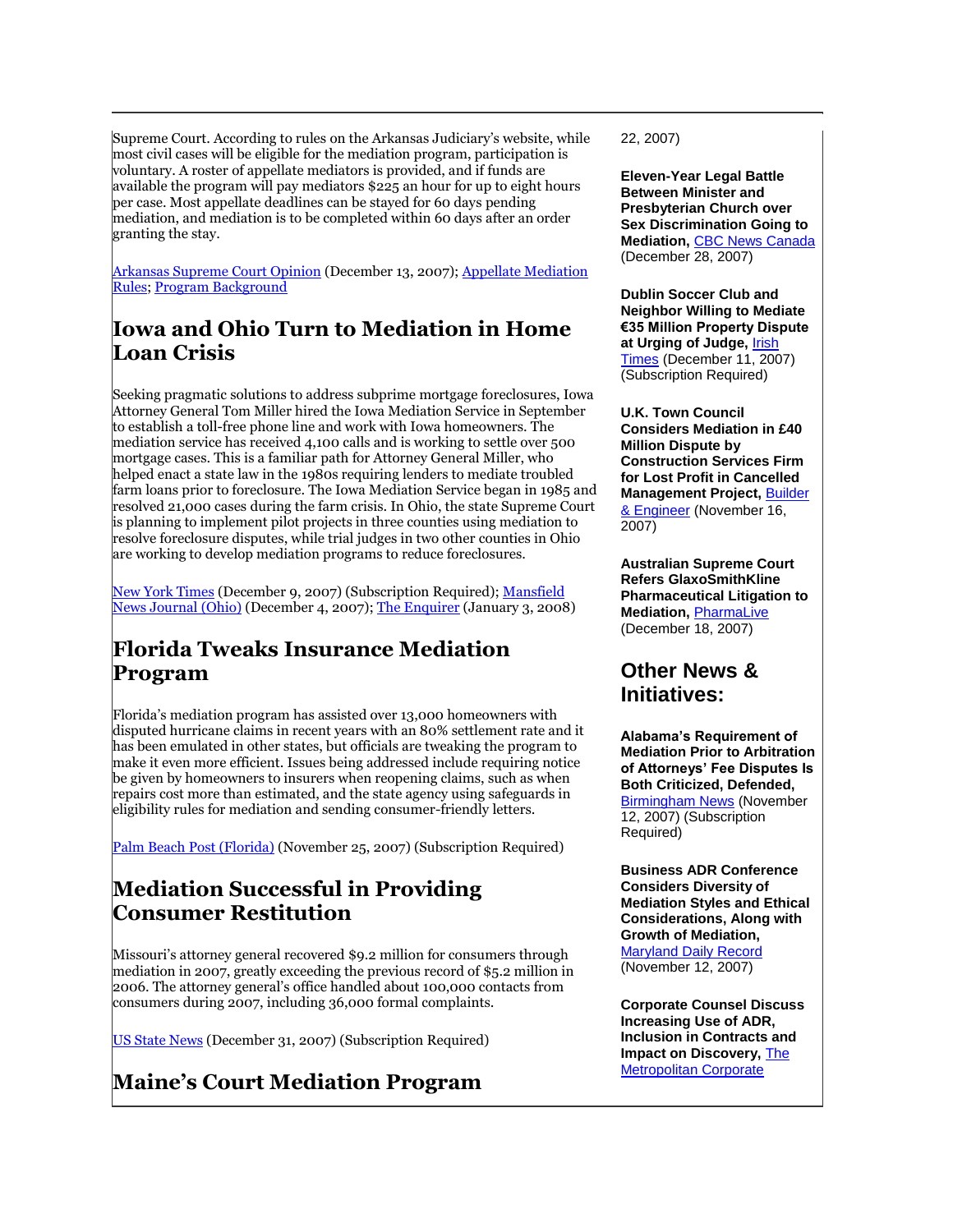## **Celebrates Thirty Years**

Court-annexed mediation in Maine began as an experiment in small claims court thirty years ago, but has become an "inextricable part" of the framework of the court system, according to a Maine Supreme Judicial Court Justice. Last year 150 court mediators conducted over 5,000 family and small claims mediations.

[Fosters.com](http://tinyurl.com/2xm87s) (November 10, 2007)

## **Senator Inhofe Suggests Mediation for Poultry Waste Dispute, Includes Related Provision in Farm Bill**

With litigation continuing by the Oklahoma Attorney General against numerous poultry companies in the state, U.S. Senator Inhofe (R-OK) is seeking common ground through mediation. Specifically, Senator Inhofe successfully included an amendment which would encourage long term solutions for poultry waste in the major Farm Bill (H.R. 2419) which passed the Senate on December 14.

[Tulsa World](http://tinyurl.com/26j2gw) (December 15, 2007); [Associated Press](http://www.kswo.com/Global/story.asp?S=7501284) (December 15, 2007)

## **Hopi Reservation Begins Mediation Program with Federal Support**

A mediation group funded by a three-year \$300,000 federal grant has been formed on a Hopi Reservation, with the goal of being a role model for other Native American reservations. The concept was developed by the late chief justice of the Hopi Appellate Court. A group of nine has received training in mediation tailored to fit Hopi needs and traditions.

[The Independent](http://www.gallupindependent.com/2008/January/010308st_hpimdtngrp.html) (January 3, 2008)

## **Mediation Gaining Momentum in Israel**

Mediation in Israel has developed momentum over the last year, since the Justice Minister approved implementation of a mandatory court-annexed mediation program to begin in March 2008. The pilot program in the magistrate courts of three cities will require parties in civil cases above a certain size to participate in a mediation session prior to going to trial. The court is proceeding carefully with the mandatory program, and is seeking to learn from mediation programs in courts around the world, noting that there are substantial differences in approach between common law jurisdictions (such as the U.S. and U.K.) and civil law jurisdictions (such as Continental Europe).

[The Jerusalem Post](http://tinyurl.com/2zm9sk) (December 5, 2007)

#### **Australian Agency Uses Mediation to Assist Small Businesses**

Counsel (January 2008)

**Increase in Condo and Homeowner Associations Results in More Complaints and More Mediation by Maryland Attorney General's Office,** [Southern Maryland On-](http://somd.com/news/headlines/2007/6831.shtml)[Line](http://somd.com/news/headlines/2007/6831.shtml) (December 3, 2007)

**Run-off Insurance Event Suggests that Mediation May Avoid Problems Experienced Using Arbitration, Business** [Insurance](http://tinyurl.com/3d8mxl) (December 24, 2007) (Subscription Required)

**Mediation in U.K. Insurance Industry Analyzed, Especially Personal Injury Claims,** [Post Magazine](http://tinyurl.com/2myx37) (November 15, 2007) (Subscription Required)

**World Halal Council (Which Pursues Uniform Certification of Products Meeting Muslim Dietary Laws) Elects New Chairman of Mediation and Arbitration Committee,** [The Times](http://www.thetimes.co.za/PrintEdition/News/Article.aspx?id=645860) (December 9, 2007)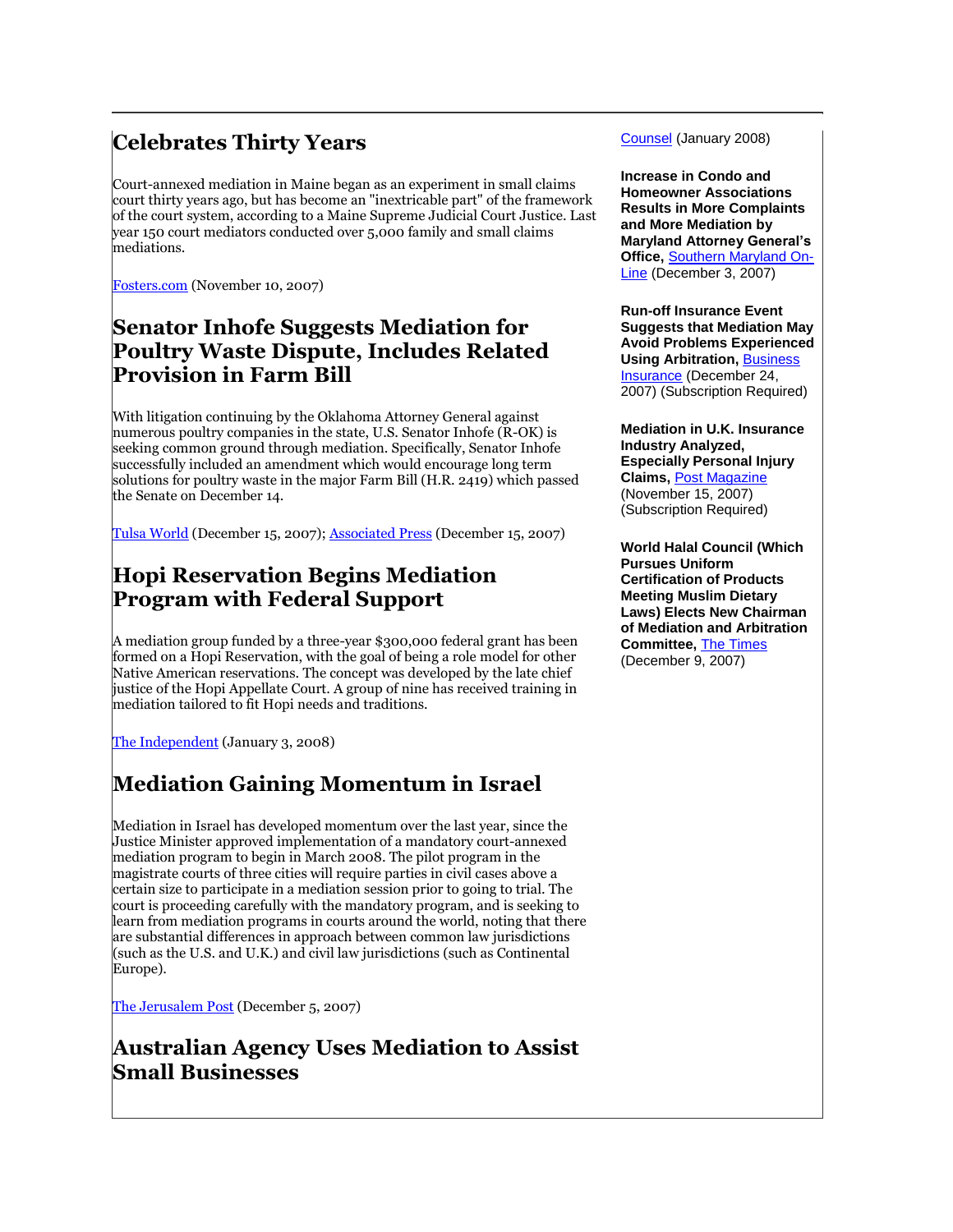The Victorian Small Business Commission uses its broad investigative powers and mediation to end unfair market practices and bullying of small businesses by larger companies. The Australian agency has increasingly focused on franchising relationships, along with retail tenancy disputes and other contract issues. The Commission encourages mediation as a way to resolve conflicts without necessarily ruining relationships. The Commission has dealt with 4,000 complaints since the office opened in 2003 and resolved about 80% before or at mediation. The Commission also encourages companies to avoid conflict by utilizing specified practices to sustain good working relationships.

[My Small Business](http://tinyurl.com/38uvut) (December 17, 2007)

### **Tonga Encourages Mediation During Law Week**

The highlight of Law Week in Tonga this year was the prominence of mediation, according to the Chief Justice of Tonga. A mediation film shown every night on Tongan television was very popular and greatly increased knowledge about mediation among both lawyers and the public. With financial assistance from the World Bank, copies of the mediation video are being sent to every village and church committee in the country.

[Tonga-Now](http://www.tonga-now.to/Article.aspx?ID=4683&Mode=1) (November 23, 2007)

## **Other International Mediation Developments**

- **China's** New Administrative Reconsideration Law Permits Government to Conduct Mediations in Administrative Appeals, [World News Connection](http://tinyurl.com/3423sr) (December 19, 2007) (Subscription Required)
- **Chinese** Authorities Urge Mediation Service Providers to Develop Common Accreditation Benchmark, and Seek Increased Education about Mediation for Lawyers and Students, [South China Morning](http://tinyurl.com/2pbsv2)  [Post](http://tinyurl.com/2pbsv2) (December 1, 2007) (Subscription Required)
- Chinese Government Establishes Cross-Sector Group to Study How to Promote Mediation in **Hong Kong**, [South China Morning Post](http://tinyurl.com/3ycm4p) (November 25, 2007) (Subscription Required)
- The Asia Foundation and McConnell Foundation Are Expanding Program for Community Mediation across Twelve Districts in **Nepal**, [Earth Times](http://www.earthtimes.org/articles/show/news_press_release,230098.shtml) (November 26, 2007)
- **Indian** State of Tamil Nadu Assists Other States in Establishing Mediation Centers; Tamil Nadu Mediation and Conciliation Centre Moves Toward Collecting Fees from Clients, [Hindu \(India\)](http://tinyurl.com/29998u) (November 14, 2007)
- **Tamil Nadu** Chamber of Commerce and Industry Establishes In-House Arbitration Tribunal and Mediation Center, [Hindu \(India\)](http://www.hindu.com/2007/11/25/stories/2007112560070500.htm) (November 25, 2007)
- Year-Old Mediation Center in Bangalore, **India** Resolved 600 Cases in First Year with 75 Lawyers Trained as Mediators; "Mediation Week" to Be Held in February[, Hindu \(India\)](http://tinyurl.com/yo547q) (November 27, 2007)